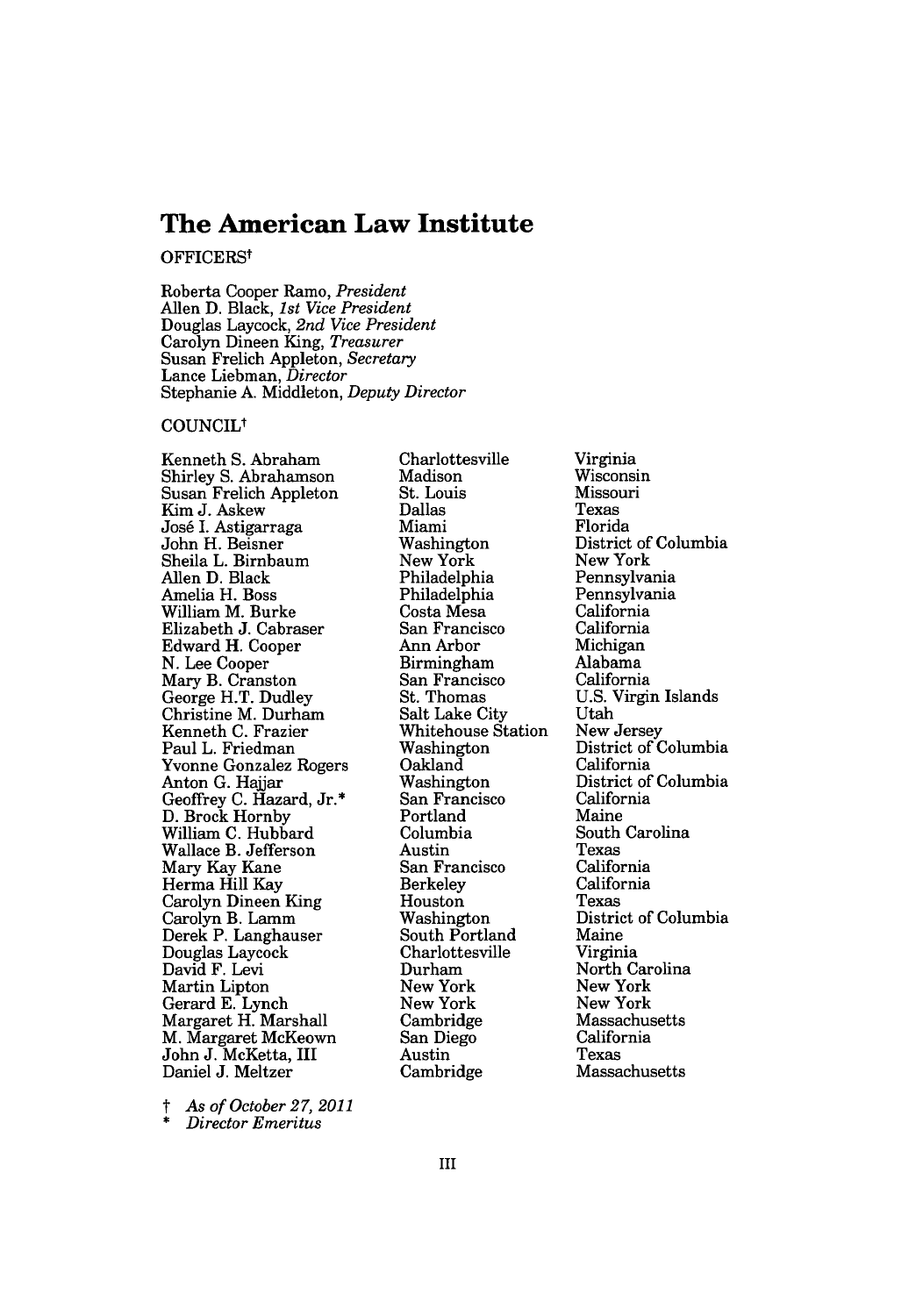#### **COUNCIL**

Judith **A.** Miller Robert H. Mundheim Kathryn A. Oberly Harvey **S.** Perlman Roberta Cooper Ramo David W. Rivkin Lee H. Rosenthal Gary L. Sasso Mary M. Schroeder Anthony J. Scirica Marsha E. Simms Jane Stapleton Robert A. Stein Larry S. Stewart Elizabeth S. Stong Catherine T. Struve David K. Y. Tang Michael Traynor\*\* Bill Wagner Diane P. Wood *Council Emeriti* Philip S. Anderson Bennett Boskey\*\*\* Michael Boudin Hugh Calkins Gerhard Casper William T. Coleman, Jr. Roger C. Cramton George Clemon Freeman, Jr. Conrad K. Harper Vester T. Hughes, Jr. Nicholas deB. Katzenbach Pierre N. Leval Betsy Levin Hans A. Linde Myles V. Lynk Robert MacCrate Vincent L. McKusick Roswell B. Perkins\*\* Ellen Ash Peters Louis H. Pollak Wm. Reece Smith, Jr. Patricia M. Wald Lawrence E. Walsh William H. Webster George Whittenburg Herbert P. Wilkins Chevy Chase New York Washington Lincoln Albuquerque New York Houston Tampa Phoenix Philadelphia New York Canberra Minneapolis Miami Brooklyn Philadelphia Seattle Berkeley Tampa Chicago Little Rock Washington Boston Cleveland Stanford Washington Ithaca Richmond New York Dallas Princeton New York Washington Portland Tempe New York Portland New York Hartford Philadelphia Tampa Washington Oklahoma City Washington Amarillo Newton Maryland New York District of Columbia Nebraska New Mexico New York Texas Florida Arizona Pennsylvania New York Australia Minnesota Florida New York Pennsylvania Washington California Florida Illinois Arkansas District of Columbia Massachusetts Ohio California District of Columbia New York Virginia New York Texas New Jersey New York District of Columbia Oregon Arizona New York Maine New York Connecticut Pennsylvania Florida District of Columbia Oklahoma District of Columbia Texas Massachusetts

*\*\* President Emeritus and Chair of the Council Emeritus*

*Treasurer Emeritus*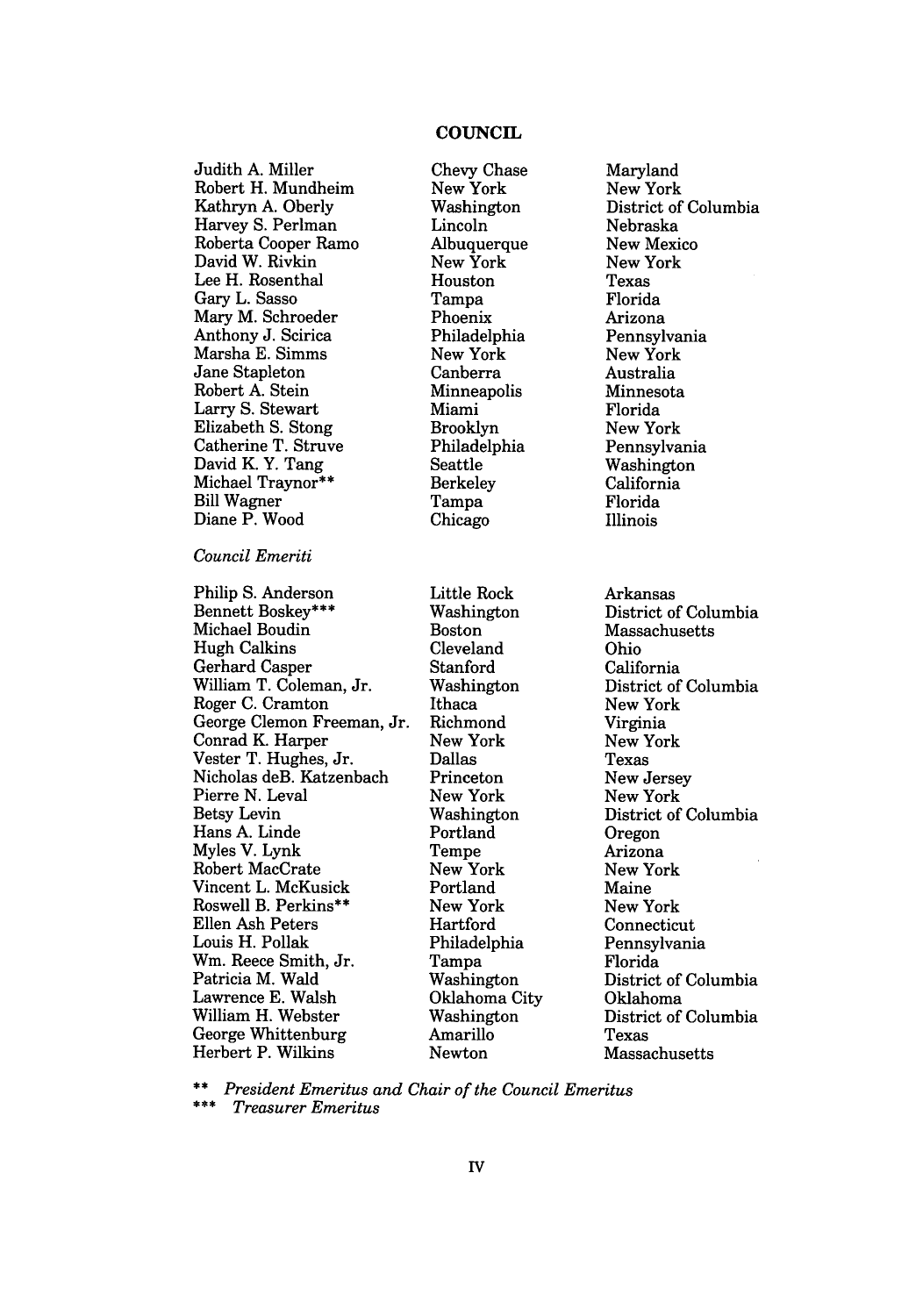# **RESTATEMENT OF THE LAW THIRD**

# **PROPERTY (WILLS AND OTHER DONATIVE TRANSFERS)**

#### **REPORTER**

LAWRENCE W. WAGGONER, University of Michigan Law School, Ann Arbor, MI

#### **ASSOCIATE REPORTER**

**JOHN** H. LANGBEIN, Yale Law School, New Haven, **CT**

#### **ADVISERS**

SHIRLEY **S.** ABRAHAMSON, Wisconsin Supreme Court, Madison, WI

JACKSON M. BRUCE, JR., Dunwody White & Landon, Naples, FL

CHARLES **A.** COLLIER, JR., Irell & Manella, Los Angeles, CA

MARY LOUISE FELLOWS, University of Minnesota Law School, Minneapolis, MN

SUSAN F. FRENCH, University of California at Los Angeles School of Law, Los Angeles, CA

E. JAMES GAMBLE, Gamble & Joswick, Bloomfield Hills, MI [Deceased 2007]

MARY ANN GLENDON, Harvard Law School, Cambridge, MA

EDWARD C. HALBACH, JR., University of California at Berkeley School of Law, Berkeley, CA

JOSEPH KARTIGANER, New York, NY

RONALD C. LINK, University of North Carolina School of Law, Chapel Hill, NC [to 2007]

WILLIAM M. McGoVERN, JR., University of California at Los Angeles School of Law, Los Angeles, CA [from 1997]

MALCOM A. MOORE, Davis Wright Tremaine, Seattle, WA

JEFFREY **N.** PENNELL, Emory University School of Law, Atlanta, GA

STEWART **G.** POLLOCK, Riker, Danzig, Scherer, Hyland **&** Perretti, Morristown, NJ [from 1994]

EVE M. PREMINGER, Kramer Levin Naftalis & Frankel, New York, NY [from 1993]

FLOYD **E.** PROPST, III, Atlanta, GA

JAMES L. ROBERTSON, Wise Carter Child & Caraway, Jackson, MS

PAM H. SCHNEIDER, Gadsden Schneider **&** Woodward, Radnor, PA

JEFFREY A. SCHOENBLUM, Vanderbilt University Law School, Nashville, TN

A. W. BRLAN SIMPSON, University of Michigan Law School, Ann Arbor, MI [from **2008]**

ROBERT A. STEIN, University of Minnesota Law School, Minneapolis, MN

RICHARD V. WELLMAN, University of Georgia School of Law, Athens, GA [Deceased **2005]**

HERBERT P. WILKINS, Boston College Law School, Newton, MA

RAYMOND H. YOUNG, Young **&** Bayle, Boston, MA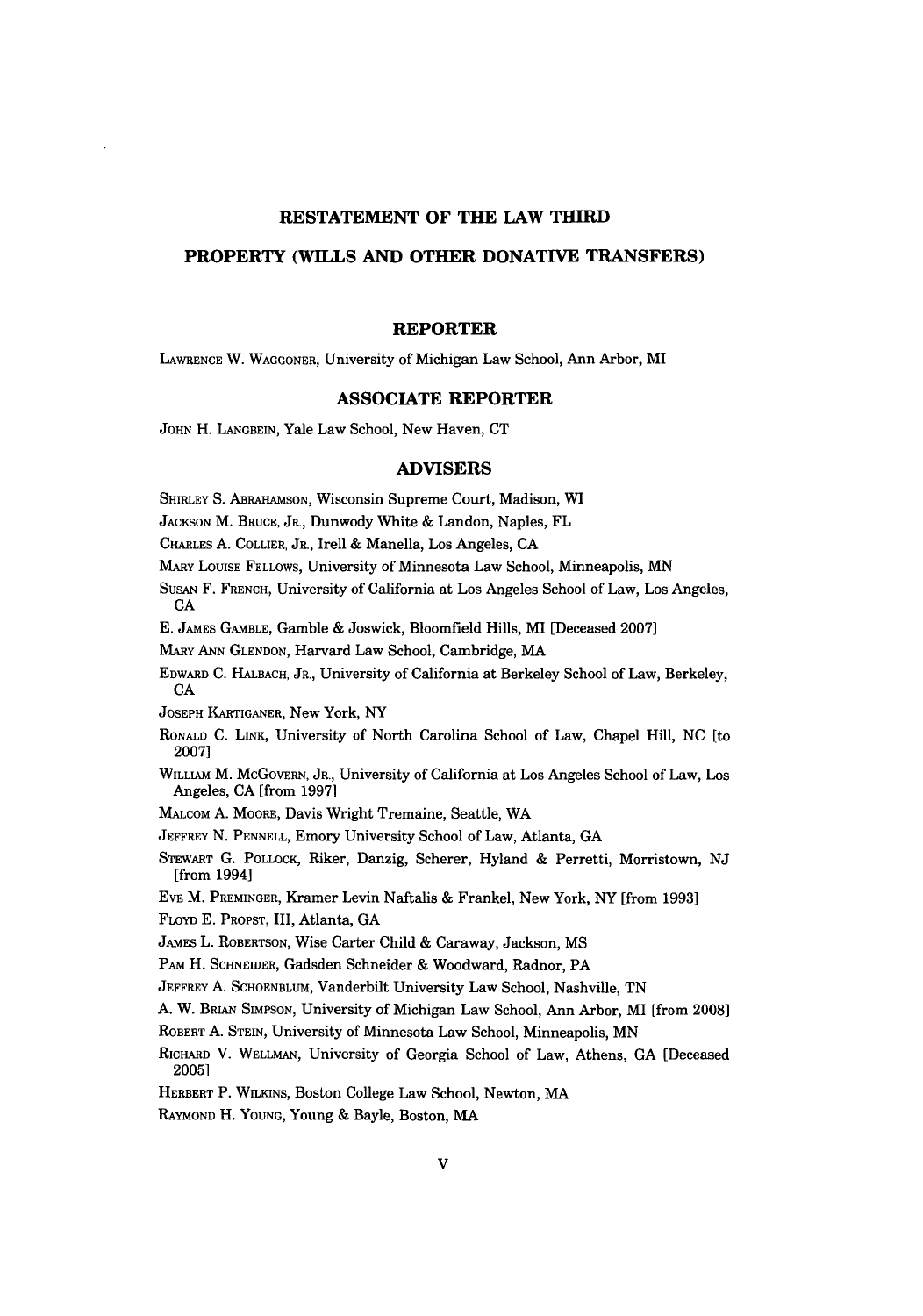#### **MEMBERS CONSULTATIVE GROUP**

# **PROPERTY (WILLS AND OTHER DONATIVE TRANSFERS)**

(as of February **19,** 2010)

GREGORY **S.** ALEXANDER, Ithaca, NY JERALD **DAVID AUGUST,** West Palm Beach, FL. LAWRENCE HERMAN AVERILL, Little Rock, AR MARTIN **D.** BEGLEITER, Des Moines, **IA** FRANK **S.** BERALL, Hartford, **CT** MARY SARAH BILDER, Newton, MA IRA **MARK** BLOOM, Albany, NY BRUCE H. BOKOR, Clearwater, FL EVELYN BRODY, Chicago, IL K. **KING BURNETT,** Salisbury, MD **JOHN** P. BURTON, Santa Fe, **NM** PATRICIA **A.** CAIN, Santa Clara, **CA** DAVID L. **CALLIES,** Honolulu, HI RONALD CHESTER, Boston, MA HARRY **CLAYTON** COOK, JR., Washington, **DC MICHAEL L.** COOK, Austin, TX DAVE L. CORNFELD, St. Louis, MO RICHARD D. CRAIG, Oklahoma City, OK BRIDGET **J.** CRAWFORD, White Plains, NY VIVIAN GROSSWALD CURRAN, Pittsburgh, PA KAREN CZAPANSKIY, Baltimore, MD HANOCH DAGAN, Tel Aviv, Israel CHRISTOPHER SCOTT D'ANGELO, Philadelphia, PA ANTHONY M. DILEO, New Orleans, LA JOEL **C.** DOBRIs, Davis, CA **ALLAN G.** DORN, Norfolk, VA STEPHEN DYCUS, South Royalton, VT DAVID M. ENGLISH, Columbia, MO MICHAEL D. FLOYD, Birmingham, AL ROBERT L. FREEDMAN, Philadelphia, PA MARTIN L. FRIED, Syracuse, NY K. BRUCE FRIEDMAN, San Francisco, CA THOMAS P. GALLANiS, Iowa City, IA MARSHA GARRISON, Brooklyn, NY JOHN L. GARVEY, Washington, DC WENDY **C.** GERZOG, Baltimore, MD BRIAN E. GRAY, San Francisco, **CA** MICHAEL GREENWALD, Philadelphia, PA JOANNA L. GROSSMAN, Hempstead, NY DAVID GRUNING, New Orleans, LA RoY A. HAMMER, Boston, MA ELLEN K. HARRISON, Washington, DC ANTONIA HERNANDEZ, Los Angeles, **CA TANYA** K. HERNANDEZ, New York, NY PAULINE E. HIGGINS, Houston, TX KENNETH L. HIRSCH, Pittsburgh, PA

HENRY PHIPPS HOFFSTOT, **JR.,** Pittsburgh, PA ERIC MILLS HOLMES, Danville, KY JEROLD I. HORN, Peoria, IL JOSEPH **E.** IMBRIACO, Summit, NJ ALEX M. JOHNSON, Charlottesville, VA J. RODNEY JOHNSON, Richmond, VA THOMAS L. **JONES,** Tuscaloosa, AL EDWARD T. KENYON, Chilmark, MA COLLEEN **A.** KHOURY, Portland, ME CHARLES CAPEN KINGSLEY, New Haven, CT RICHARD S. KINYON, San Francisco, CA A. KODZO PAAKU KLUDZE, Supreme Court of Ghana, Hohoe, Ghana KENNETH M. KLUG, Fresno, CA GERALD KORNGOLD, New York, NY JULIET P. KOSTRITSKY, Cleveland, OH JEFFREY D. KovAR, Washington, DC SHELDON KRANTz, Washington, DC HARRY D. KRAUSE, Champaign, IL ANDREW KULL, Boston, MA WILLIAM P. LAPIANA, New York, NY HERBERT I. LAZEROW, San Diego, CA DAVID MAURICE LEVITAN, New York, NY BARBARA B. LEWIS, Louisville, KY WILLIAM JOSEPH LINKOUS, JR., Atlanta, GA KATHRYN V. LORIo, New Orleans, LA HOUSTON PUTNAM LOWRY, Meriden, CT ROBERT E. LUTZ, II, Los Angeles, CA EUGENE F. LYNCH, San Francisco, CA RAY D. MADOFF, Newton, MA BARBARA TAYLOR MATTIs, Fort Lauderdale, FL GRAYSON M. P. MCCOUCH, San Diego, CA C. IAN McLACHLAN, Connecticut Appellate Court, Hartford, CT NANCY A. McLAUGHLIN, Salt Lake City, **IIT** PAULA A. MONOPOLI, Baltimore, MD FRED F. MURRAY, Washington, DC LAWRENCE NEWMAN, New York, **NY** ALICE M. NOBLEALLGIRE, Carbondale, IL MARILYN **G.** ORDOVER, Brooklyn, NY DAVID **E.** PIERCE, Topeka, KS THOMAS L. POPEJOY, Albuquerque, NM JAMES **Y.** PRESTON, Charlotte, **NC** MARY F. RADFORD, Atlanta, **GA** ERIC RAKOWSRI, Berkeley, **CA** BERNARD D. REAMS, JR., San Antonio, TX

- CHARLES A. REDD, St. Louis, MO
- GEORGE BLISS REESE, New York, NY